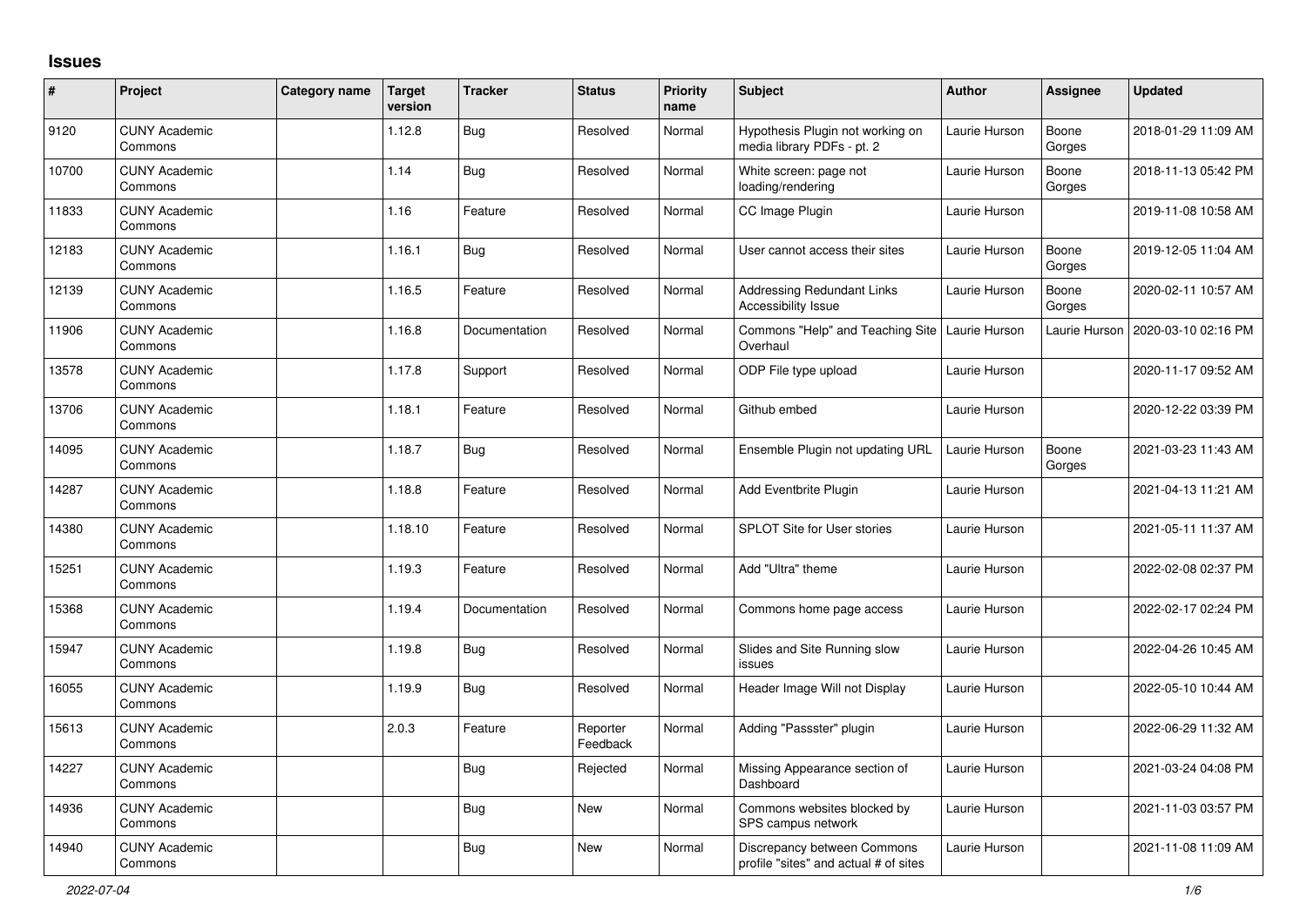| $\pmb{\#}$ | Project                         | Category name | <b>Target</b><br>version | <b>Tracker</b> | <b>Status</b>        | <b>Priority</b><br>name | <b>Subject</b>                                                            | <b>Author</b> | <b>Assignee</b> | <b>Updated</b>      |
|------------|---------------------------------|---------------|--------------------------|----------------|----------------------|-------------------------|---------------------------------------------------------------------------|---------------|-----------------|---------------------|
| 15509      | <b>CUNY Academic</b><br>Commons |               |                          | <b>Bug</b>     | Rejected             | Normal                  | <b>Comments and Image Error</b>                                           | Laurie Hurson |                 | 2022-03-02 04:26 PM |
| 15757      | <b>CUNY Academic</b><br>Commons |               |                          | Bug            | <b>New</b>           | Normal                  | Members # do not match                                                    | Laurie Hurson |                 | 2022-03-30 04:52 PM |
| 16087      | <b>CUNY Academic</b><br>Commons |               |                          | <b>Bug</b>     | Rejected             | Normal                  | ZotPress not displaying Group<br>Library                                  | Laurie Hurson |                 | 2022-05-11 05:03 PM |
| 14208      | <b>CUNY Academic</b><br>Commons |               |                          | Feature        | Resolved             | Normal                  | Loom Videos                                                               | Laurie Hurson |                 | 2021-03-23 02:25 PM |
| 14878      | <b>CUNY Academic</b><br>Commons |               |                          | Feature        | Rejected             | Normal                  | Bulk delete forum replies                                                 | Laurie Hurson | Raymond<br>Hoh  | 2022-04-28 11:35 AM |
| 13915      | <b>CUNY Academic</b><br>Commons |               |                          | Support        | Resolved             | Normal                  | Writing in Markdown Question                                              | Laurie Hurson |                 | 2021-02-23 10:46 AM |
| 10953      | <b>CUNY Academic</b><br>Commons |               |                          | Documentation  | Resolved             | Normal                  | Help pages - Privacy                                                      | Laurie Hurson | scott voth      | 2019-01-14 05:32 PM |
| 13857      | <b>CUNY Academic</b><br>Commons |               |                          | Publicity      | Resolved             | Normal                  | Student Numbers for Annual Report                                         | Laurie Hurson |                 | 2021-01-24 01:04 PM |
| 11131      | <b>CUNY Academic</b><br>Commons |               | Future<br>release        | Feature        | Reporter<br>Feedback | Normal                  | Image Annotation Plugins                                                  | Laurie Hurson |                 | 2019-02-26 11:33 AM |
| 11482      | <b>CUNY Academic</b><br>Commons |               | Not tracked              | <b>Bug</b>     | Resolved             | Normal                  | Page Authors on Sites create with<br>template                             | Laurie Hurson |                 | 2020-01-27 03:11 PM |
| 11879      | <b>CUNY Academic</b><br>Commons |               | Not tracked              | Bug            | <b>New</b>           | Normal                  | Hypothesis comments appearing on<br>multiple, different pdfs across blogs | Laurie Hurson | Laurie Hurson   | 2019-09-19 02:39 PM |
| 13632      | <b>CUNY Academic</b><br>Commons |               | Not tracked              | Bug            | Resolved             | Normal                  | Deleting Files in Group Library                                           | Laurie Hurson |                 | 2021-09-14 10:41 AM |
| 14249      | <b>CUNY Academic</b><br>Commons |               | Not tracked              | Bug            | Resolved             | Normal                  | Loom Embed Issue                                                          | Laurie Hurson |                 | 2021-04-13 11:07 AM |
| 14266      | <b>CUNY Academic</b><br>Commons |               | Not tracked              | <b>Bug</b>     | Resolved             | Normal                  | Jquery Emails?                                                            | Laurie Hurson |                 | 2021-09-14 10:43 AM |
| 14726      | <b>CUNY Academic</b><br>Commons |               | Not tracked              | Bug            | Resolved             | Normal                  | Group not letting me connect to<br>already existing site                  | Laurie Hurson | Jeremy Felt     | 2021-09-10 10:08 AM |
| 14791      | <b>CUNY Academic</b><br>Commons |               | Not tracked              | Bug            | Resolved             | Normal                  | Default author on conference<br>template                                  | Laurie Hurson |                 | 2021-09-21 11:07 AM |
| 15409      | <b>CUNY Academic</b><br>Commons |               | Not tracked              | Bug            | Resolved             | Normal                  | <b>Commons Loading Slow</b>                                               | Laurie Hurson |                 | 2022-02-22 02:32 PM |
| 12023      | <b>CUNY Academic</b><br>Commons |               | Not tracked              | Feature        | Rejected             | Normal                  | Surfacing Site Storage Capacity &<br>Use                                  | Laurie Hurson |                 | 2019-10-29 02:15 PM |
| 15923      | <b>CUNY Academic</b><br>Commons |               | Not tracked              | Feature        | Reporter<br>Feedback | Normal                  | <b>Bellows Plugin Adjustments</b>                                         | Laurie Hurson |                 | 2022-04-20 10:10 AM |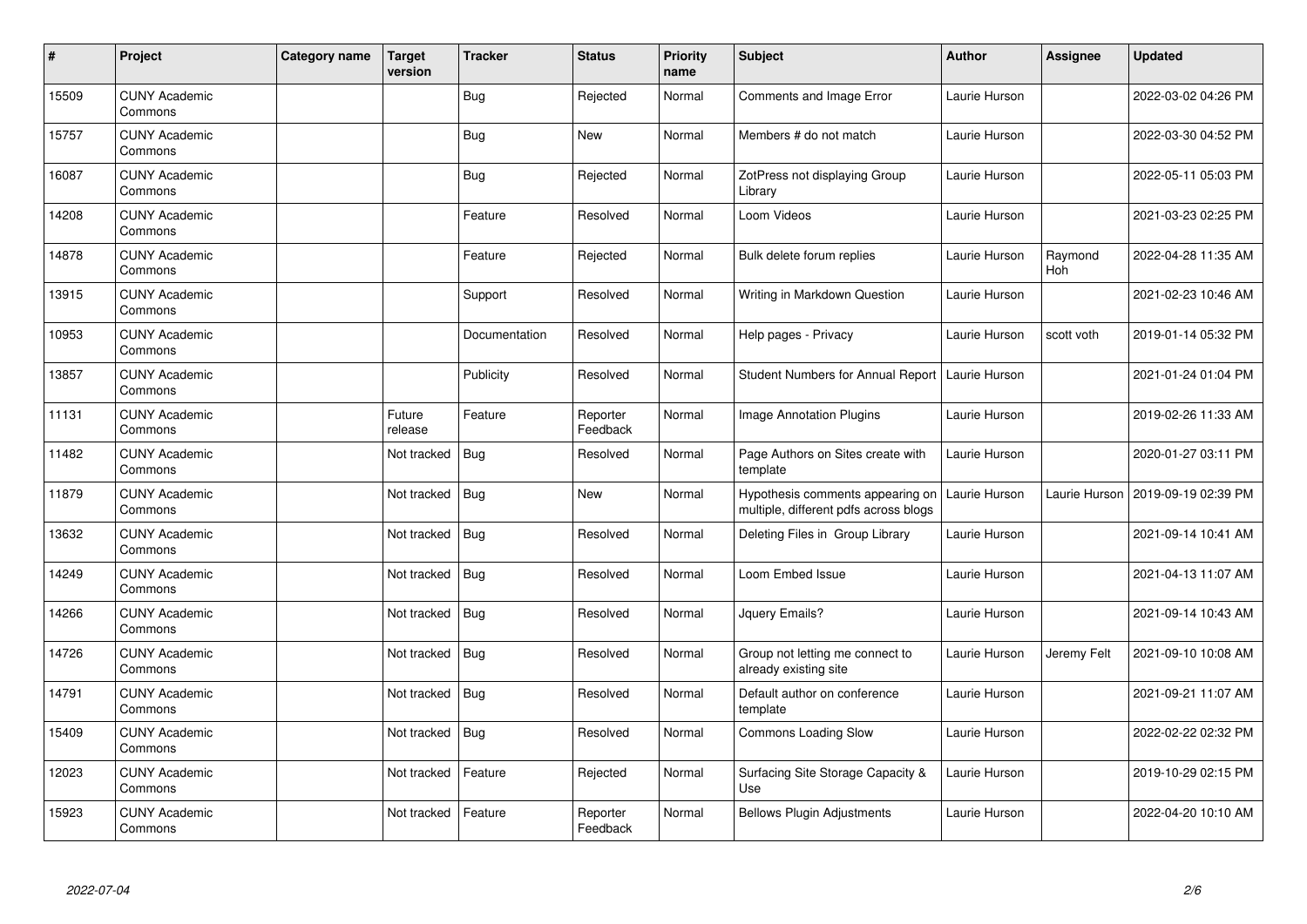| #     | Project                         | Category name                | <b>Target</b><br>version | <b>Tracker</b> | <b>Status</b>        | <b>Priority</b><br>name | <b>Subject</b>                                                            | <b>Author</b> | <b>Assignee</b>  | <b>Updated</b>      |
|-------|---------------------------------|------------------------------|--------------------------|----------------|----------------------|-------------------------|---------------------------------------------------------------------------|---------------|------------------|---------------------|
| 11208 | <b>CUNY Academic</b><br>Commons |                              | Not tracked              | Support        | Resolved             | Normal                  | Password Protected Page Not<br>Working when page set to<br>page_for_posts | Laurie Hurson | scott voth       | 2019-03-27 03:08 PM |
| 12328 | <b>CUNY Academic</b><br>Commons |                              | Not tracked              | Support        | New                  | Normal                  | Sign up Code for Non-CUNY<br>Faculty                                      | Laurie Hurson |                  | 2020-01-28 10:25 AM |
| 12484 | <b>CUNY Academic</b><br>Commons |                              | Not tracked              | Support        | Reporter<br>Feedback | Normal                  | Sign up Code for COIL Course<br>starting in March                         | Laurie Hurson | <b>Matt Gold</b> | 2020-03-02 02:26 PM |
| 14538 | <b>CUNY Academic</b><br>Commons |                              | Not tracked              | Support        | Reporter<br>Feedback | Normal                  | <b>Weebly To Commons</b>                                                  | Laurie Hurson |                  | 2021-09-14 10:47 AM |
| 15176 | <b>CUNY Academic</b><br>Commons |                              | Not tracked              | Support        | Reporter<br>Feedback | Normal                  | Archiving Q Writing & Old<br>Wordpress Sites on the Commons               | Laurie Hurson |                  | 2022-02-08 10:28 AM |
| 11821 | <b>CUNY Academic</b><br>Commons |                              | Not tracked              | Documentation  | Resolved             | Normal                  | Broken link on commons<br>documentation post                              | Laurie Hurson | scott voth       | 2019-09-04 03:54 PM |
| 14475 | <b>CUNY Academic</b><br>Commons |                              | Not tracked              | Publicity      | New                  | Normal                  | <b>OER Showcase Page</b>                                                  | Laurie Hurson | Laurie Hurson    | 2021-09-14 10:46 AM |
| 14504 | <b>CUNY Academic</b><br>Commons |                              | Not tracked              | Publicity      | Reporter<br>Feedback | Normal                  | Adding showcases to home page<br>menu                                     | Laurie Hurson | Boone<br>Gorges  | 2022-01-19 03:26 PM |
| 12140 | <b>CUNY Academic</b><br>Commons | Accessibility                | 1.17.0                   | <b>Bug</b>     | Resolved             | Normal                  | Fixing Size/Contrast of "Recently<br><b>Active Text"</b>                  | Laurie Hurson | Boone<br>Gorges  | 2020-07-14 12:22 PM |
| 8746  | <b>CUNY Academic</b><br>Commons | <b>Blogs</b><br>(BuddyPress) | 1.11.14                  | Bug            | Resolved             | Normal                  | Site Creation - additional Privacy<br>Settings                            | Laurie Hurson |                  | 2017-10-02 11:00 AM |
| 11023 | <b>CUNY Academic</b><br>Commons | <b>Blogs</b><br>(BuddyPress) | 1.14.6                   | <b>Bug</b>     | Resolved             | Normal                  | <b>Teaching Template Sites: Posts</b><br>return 404 Error                 | Laurie Hurson |                  | 2019-01-28 01:18 PM |
| 12340 | <b>CUNY Academic</b><br>Commons | <b>Blogs</b><br>(BuddyPress) | 1.16.7                   | Feature        | Resolved             | Normal                  | Tweaking CC licensing on sites                                            | Laurie Hurson | Raymond<br>Hoh   | 2020-03-10 11:54 AM |
| 14451 | <b>CUNY Academic</b><br>Commons | <b>Blogs</b><br>(BuddyPress) | 1.18.10                  | Bug            | Resolved             | Normal                  | Search filtering not working<br>correctly                                 | Laurie Hurson | Boone<br>Gorges  | 2021-05-12 03:24 PM |
| 7629  | <b>CUNY Academic</b><br>Commons | <b>BuddyPress</b><br>(misc)  |                          | <b>Bug</b>     | Duplicate            | Normal                  | Coupled Group/Site email<br>generation Issue                              | Laurie Hurson | Boone<br>Gorges  | 2017-02-06 04:09 PM |
| 12275 | <b>CUNY Academic</b><br>Commons | <b>BuddyPress</b><br>(misc)  | Not tracked              | Bug            | Resolved             | Normal                  | Error in Members Directory                                                | Laurie Hurson | Boone<br>Gorges  | 2020-01-09 02:40 PM |
| 11043 | <b>CUNY Academic</b><br>Commons | Courses                      | 1.14.6                   | Bug            | Resolved             | Normal                  | All Group Admins displaying as<br>"instructors" on Courses Tab            | Laurie Hurson | Boone<br>Gorges  | 2019-02-05 02:06 PM |
| 12448 | <b>CUNY Academic</b><br>Commons | Courses                      | 1.17.0                   | <b>Bug</b>     | Resolved             | Normal                  | Course metadata should update on<br>site/group metadata update            | Laurie Hurson | Boone<br>Gorges  | 2020-07-15 12:09 PM |
| 13068 | <b>CUNY Academic</b><br>Commons | Courses                      | 1.17.2                   | <b>Bug</b>     | Resolved             | Normal                  | Deleted groups appearing in<br>courses list                               | Laurie Hurson | Boone<br>Gorges  | 2020-08-25 11:27 AM |
| 12447 | <b>CUNY Academic</b><br>Commons | Courses                      | 1.18.0                   | Feature        | Resolved             | Normal                  | Tallying Forum Participation                                              | Laurie Hurson | Raymond<br>Hoh   | 2020-12-08 11:32 AM |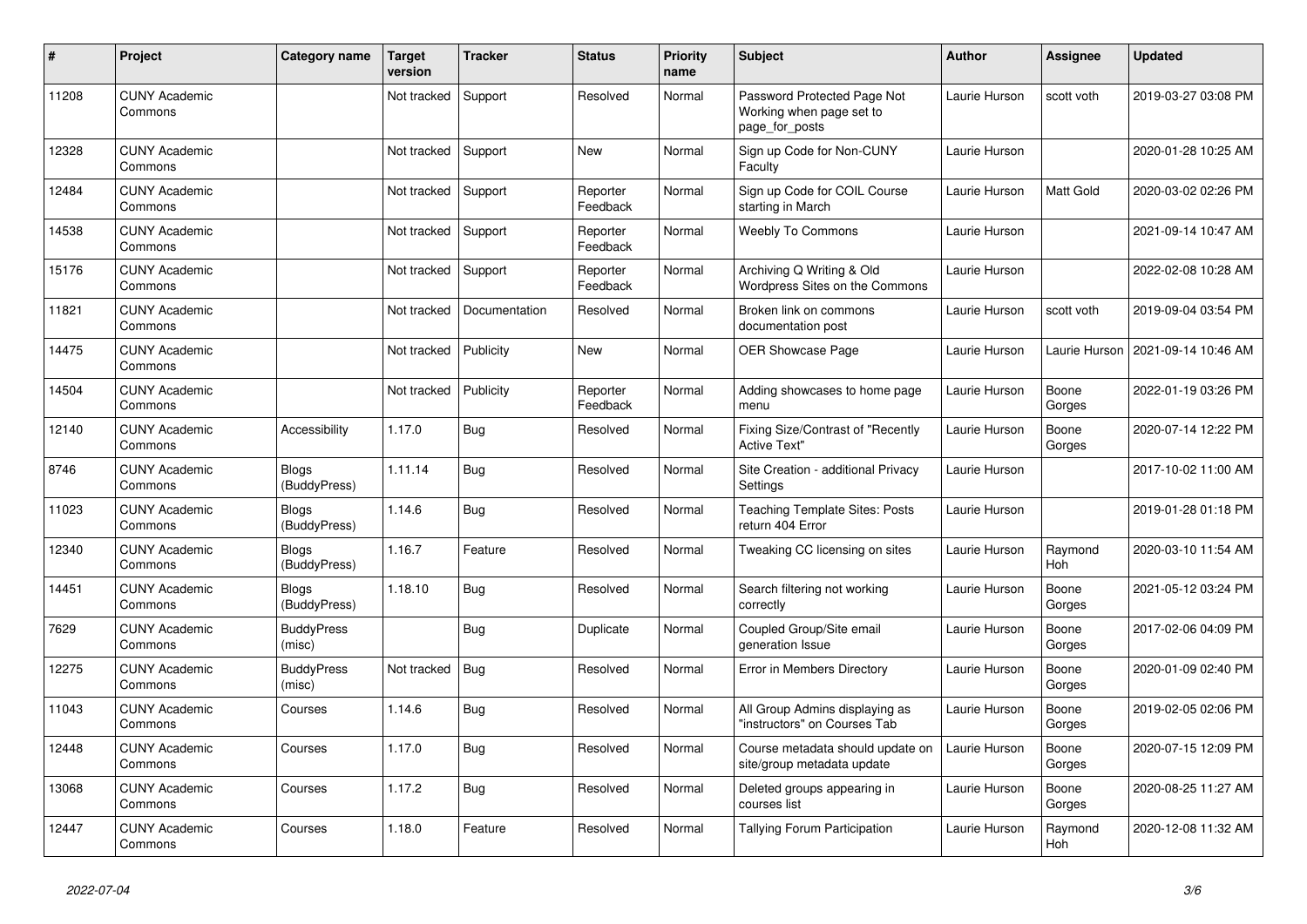| $\pmb{\#}$ | <b>Project</b>                  | Category name      | <b>Target</b><br>version | <b>Tracker</b> | <b>Status</b>        | <b>Priority</b><br>name | <b>Subject</b>                                                                             | <b>Author</b> | Assignee          | Updated             |
|------------|---------------------------------|--------------------|--------------------------|----------------|----------------------|-------------------------|--------------------------------------------------------------------------------------------|---------------|-------------------|---------------------|
| 14170      | <b>CUNY Academic</b><br>Commons | Courses            | 1.19.0                   | Feature        | Resolved             | Normal                  | Collecting OER Metadata                                                                    | Laurie Hurson | Boone<br>Gorges   | 2022-01-04 12:02 PM |
| 14457      | <b>CUNY Academic</b><br>Commons | Courses            | 1.19.0                   | Feature        | Resolved             | Normal                  | Toggle for Public Sites in Course<br>Directory                                             | Laurie Hurson | Boone<br>Gorges   | 2022-01-04 11:16 AM |
| 14897      | <b>CUNY Academic</b><br>Commons | Courses            | 1.19.0                   | Feature        | Resolved             | Normal                  | Adding "Instructor" field to indicate<br>which Admin is Instructor of a<br>"teaching" site | Laurie Hurson | Raymond<br>Hoh    | 2022-01-04 11:19 AM |
| 14777      | <b>CUNY Academic</b><br>Commons | Courses            | 1.19.0                   | Outreach       | Resolved             | Normal                  | Email to faculty who create course<br>groups and site                                      | Laurie Hurson |                   | 2022-01-04 11:24 AM |
| 11789      | <b>CUNY Academic</b><br>Commons | Courses            | Future<br>release        | Feature        | <b>New</b>           | Normal                  | Ability to remove item from Courses<br>list                                                | Laurie Hurson | Sonja Leix        | 2019-09-24 12:28 PM |
| 12438      | <b>CUNY Academic</b><br>Commons | Courses            | Not tracked              | <b>Bug</b>     | New                  | Normal                  | Site appearing twice                                                                       | Laurie Hurson | Boone<br>Gorges   | 2020-02-18 01:34 PM |
| 14051      | <b>CUNY Academic</b><br>Commons | Courses            | Not tracked              | <b>Bug</b>     | Resolved             | Normal                  | <b>Updating Instructor on Course</b><br>Directory Listing                                  | Laurie Hurson | Boone<br>Gorges   | 2021-03-05 12:56 PM |
| 16199      | <b>CUNY Academic</b><br>Commons | <b>Directories</b> | 2.0.3                    | Bug            | <b>New</b>           | Normal                  | Removed "Semester" Filter from<br><b>Courses Directory</b>                                 | Laurie Hurson | Boone<br>Gorges   | 2022-06-29 11:32 AM |
| 7537       | <b>CUNY Academic</b><br>Commons | Events             |                          | Bug            | Rejected             | Normal                  | bbPress Group Events Widget does<br>not display                                            | Laurie Hurson | Raymond<br>Hoh    | 2017-04-27 02:32 PM |
| 10952      | <b>CUNY Academic</b><br>Commons | Group Blogs        | 1.14.5                   | <b>Bug</b>     | Resolved             | Normal                  | Duplicate privacy options in<br>group-site creation                                        | Laurie Hurson |                   | 2019-01-22 11:53 AM |
| 9137       | <b>CUNY Academic</b><br>Commons | Group Blogs        | Not tracked              | Bug            | Resolved             | Normal                  | Already existing site not appearing<br>to link (couple) in Group area                      | Laurie Hurson | Boone<br>Gorges   | 2018-03-29 05:07 PM |
| 14018      | <b>CUNY Academic</b><br>Commons | Group Forums       | 1.18.7                   | Feature        | Resolved             | Normal                  | Forum design improvements                                                                  | Laurie Hurson | Boone<br>Gorges   | 2021-03-23 11:43 AM |
| 13650      | <b>CUNY Academic</b><br>Commons | Group Library      | Future<br>release        | Feature        | New                  | Normal                  | Forum Attachments in Group<br>Library                                                      | Laurie Hurson |                   | 2021-11-19 12:30 PM |
| 14786      | <b>CUNY Academic</b><br>Commons | Groups (misc)      | 1.19.0                   | Feature        | Resolved             | Normal                  | Adding "class project" purpose                                                             | Laurie Hurson | Boone<br>Gorges   | 2022-01-04 11:20 AM |
| 15220      | <b>CUNY Academic</b><br>Commons | Groups (misc)      | 2.0.0                    | Feature        | Resolved             | Normal                  | Extending the OER Metadata Tag                                                             | Laurie Hurson | Boone<br>Gorges   | 2022-05-26 11:36 AM |
| 12446      | <b>CUNY Academic</b><br>Commons | Groups (misc)      | Future<br>release        | Feature        | Reporter<br>Feedback | Normal                  | Toggle default site to group forum<br>posting                                              | Laurie Hurson | Laurie Hurson     | 2020-03-10 11:57 AM |
| 14179      | <b>CUNY Academic</b><br>Commons | Home Page          | 1.19.0                   | Feature        | Resolved             | Normal                  | Featured Sites and Groups for<br>Home Page Redesign                                        | Laurie Hurson | Colin<br>McDonald | 2022-01-04 12:03 PM |
| 15219      | <b>CUNY Academic</b><br>Commons | Layout             | 1.19.3                   | Bug            | Resolved             | Normal                  | Alignment with Rowling Theme                                                               | Laurie Hurson | Raymond<br>Hoh    | 2022-02-08 02:38 PM |
| 11836      | <b>CUNY Academic</b><br>Commons | Onboarding         | 1.15.9                   | Bug            | Resolved             | Normal                  | Invite and "Claim Key" Confusion                                                           | Laurie Hurson |                   | 2019-09-10 02:34 PM |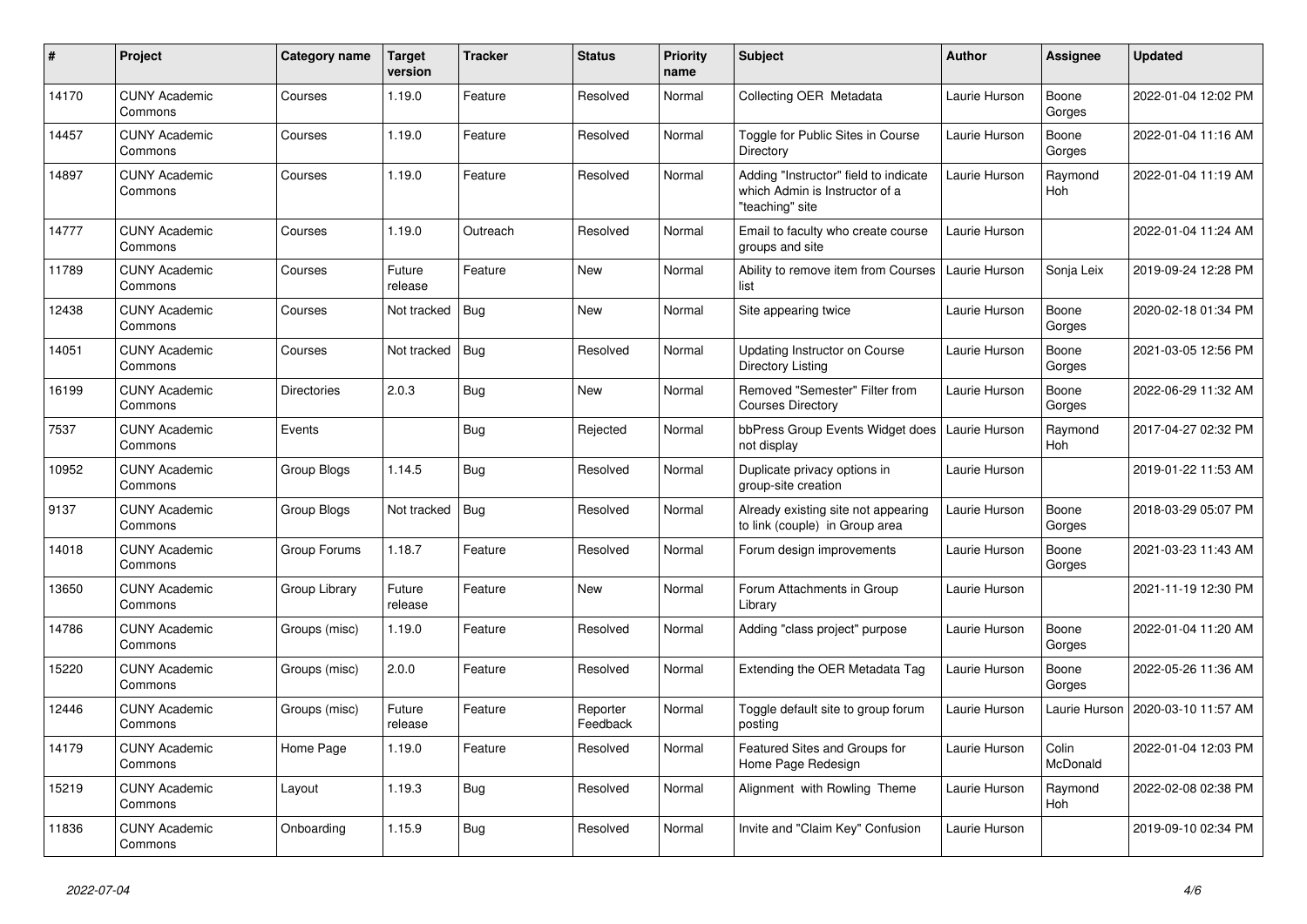| $\pmb{\#}$ | Project                         | Category name              | Target<br>version | <b>Tracker</b> | <b>Status</b> | <b>Priority</b><br>name | <b>Subject</b>                                                        | <b>Author</b> | <b>Assignee</b>       | <b>Updated</b>      |
|------------|---------------------------------|----------------------------|-------------------|----------------|---------------|-------------------------|-----------------------------------------------------------------------|---------------|-----------------------|---------------------|
| 16183      | <b>CUNY Academic</b><br>Commons | Onboarding                 | 2.0.1             | Bug            | Resolved      | Normal                  | Contrast for member names in the<br>invite modal                      | Laurie Hurson |                       | 2022-06-14 11:35 AM |
| 14787      | <b>CUNY Academic</b><br>Commons | <b>Plugin Packages</b>     | Future<br>release | Feature        | <b>New</b>    | Normal                  | Creating a "Design" plugin package                                    | Laurie Hurson | scott voth            | 2022-04-27 04:56 PM |
| 7653       | <b>CUNY Academic</b><br>Commons | Reckoning                  | 1.10.10           | Feature        | Resolved      | Normal                  | Reckoning Plugin Edit or<br>Workaround                                | Laurie Hurson | Boone<br>Gorges       | 2019-10-04 02:31 PM |
| 11200      | <b>CUNY Academic</b><br>Commons | Reckoning                  | 1.14.8            | Bug            | Resolved      | Normal                  | User Summary (Reckoning plugin)<br>not linking to single user content | Laurie Hurson |                       | 2019-10-04 02:31 PM |
| 11937      | <b>CUNY Academic</b><br>Commons | Reckoning                  | 2.0.0             | Feature        | Resolved      | Normal                  | Integration between WP Grade<br>Comments and Reckoning                | Laurie Hurson | Boone<br>Gorges       | 2022-05-26 11:36 AM |
| 16278      | <b>CUNY Academic</b><br>Commons | Server                     | Not tracked       | Support        | Resolved      | Normal                  | Commons Down                                                          | Laurie Hurson | Raymond<br><b>Hoh</b> | 2022-06-23 09:21 PM |
| 14115      | <b>CUNY Academic</b><br>Commons | Shortcodes and<br>embeds   | 1.18.6            | Feature        | Resolved      | Normal                  | Add Twine Embed Plugin                                                | Laurie Hurson | Boone<br>Gorges       | 2021-03-11 10:53 AM |
| 14439      | <b>CUNY Academic</b><br>Commons | Spam/Spam<br>Prevention    | 2.0.2             | Support        | Resolved      | Normal                  | Aprroved comments held for<br>moderation                              | Laurie Hurson | Raymond<br>Hoh        | 2022-06-28 09:18 PM |
| 8944       | <b>CUNY Academic</b><br>Commons | Teaching                   | 1.12.3            | Bug            | Resolved      | Normal                  | Hypothesis Plugin not working on<br>media library PDFs                | Laurie Hurson |                       | 2017-12-28 03:00 PM |
| 12519      | <b>CUNY Academic</b><br>Commons | User Experience            | 1.16.8            | <b>Bug</b>     | Resolved      | Normal                  | Registration and Home Page links<br>on Mobile                         | Laurie Hurson | Raymond<br>Hoh        | 2020-03-17 05:03 PM |
| 11193      | <b>CUNY Academic</b><br>Commons | WordPress<br>(misc)        | 1.14.11           | Support        | Resolved      | Normal                  | Embedding StoryMaps JS                                                | Laurie Hurson | Raymond<br>Hoh        | 2019-04-23 10:54 AM |
| 11201      | <b>CUNY Academic</b><br>Commons | <b>WordPress</b><br>(misc) | 1.16              | Feature        | Resolved      | Normal                  | Add "Request to Join this Site"<br>button?                            | Laurie Hurson | Raymond<br>Hoh        | 2019-12-04 10:51 AM |
| 12278      | <b>CUNY Academic</b><br>Commons | <b>WordPress</b><br>(misc) | 1.16.3            | <b>Bug</b>     | Resolved      | Normal                  | Cannot acces dashboard due to<br>'Critical Error"                     | Laurie Hurson | Raymond<br>Hoh        | 2020-01-10 02:04 PM |
| 11843      | <b>CUNY Academic</b><br>Commons | <b>WordPress</b><br>(misc) | Future<br>release | Design/UX      | <b>New</b>    | Normal                  | Tweaking the Gutenberg Editor<br>Interface                            | Laurie Hurson |                       | 2022-04-26 12:00 PM |
| 7424       | <b>CUNY Academic</b><br>Commons | WordPress<br>Plugins       | 1.10.8            | Feature        | Resolved      | Normal                  | Wordpress Plugin Request:<br>Reckoning                                | Laurie Hurson | Boone<br>Gorges       | 2017-01-21 09:02 PM |
| 7623       | <b>CUNY Academic</b><br>Commons | WordPress<br>Plugins       | 1.10.10           | <b>Bug</b>     | Resolved      | Normal                  | bbPress Forum and "Add users"<br>widget User Role                     | Laurie Hurson | Boone<br>Gorges       | 2017-02-06 01:57 PM |
| 9104       | <b>CUNY Academic</b><br>Commons | WordPress<br>Plugins       | 1.12.7            | Feature        | Resolved      | Normal                  | Adding 2 Plugins?                                                     | Laurie Hurson | Boone<br>Gorges       | 2018-01-23 11:19 AM |
| 10258      | <b>CUNY Academic</b><br>Commons | WordPress<br>Plugins       | 1.13.8            | Feature        | Resolved      | Normal                  | Media Library uploads visible to all<br>users on site                 | Laurie Hurson |                       | 2018-08-29 04:53 PM |
| 11803      | <b>CUNY Academic</b><br>Commons | WordPress<br>Plugins       | 1.15.9            | <b>Bug</b>     | Resolved      | Normal                  | Settings > Writing Editor Switch<br>Error                             | Laurie Hurson | Raymond<br>Hoh        | 2019-08-28 02:48 PM |